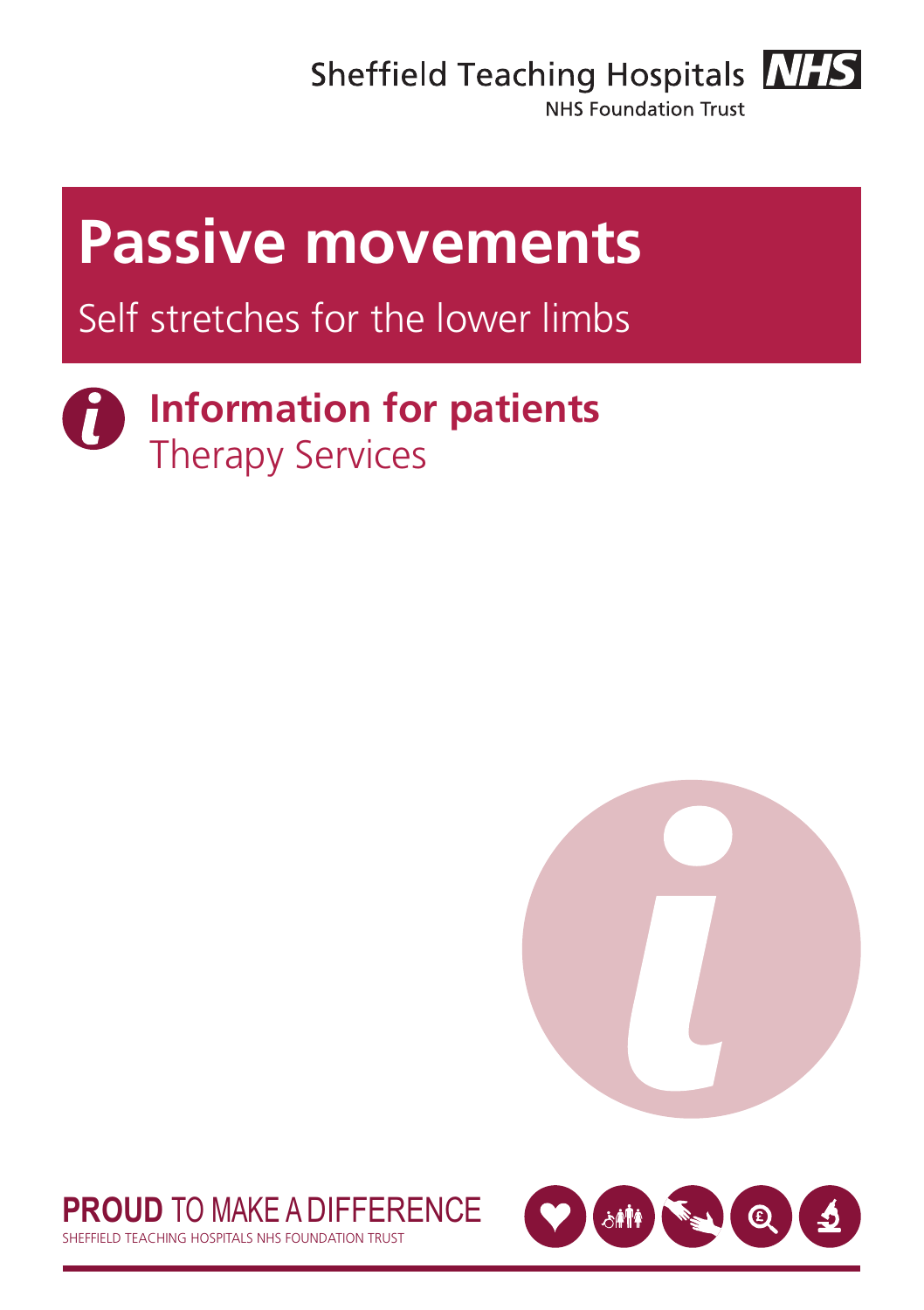## **General information**

Passive movements are exercises that we recommend to people who cannot move their legs themselves. This is because, when legs become paralysed, the joints and muscles may become stiff and fixed into one position through lack of movement.

## **Why is it important to do these exercises?**

By putting your joints through a range of movements regularly you will:

- Prevent / reduce stiffness and painful joints.
- Increase circulation and decrease swelling.
- Ensure you keep a useful range of movement to allow you to get dressed, sit correctly in your wheelchair and perform other functional activities.

## **How long will it take me to do the exercises?**

The exercises described in this leaflet do not take long to do and can easily be fitted into your day at a time to suit you. You should do them as well as any other exercises that you have jointly agreed with your physiotherapist

## **How often should I do these exercises?**

You should aim to go through the full range of exercises about 5 to 10 times each, 2 or 3 times a week. The movements should be slow and rhythmical but be careful not to over-stretch.

These exercises will help to keep a range of useful movement, but don't forget; standing, lying prone (on your stomach), and even the daily movement that your limbs are put through as you get dressed will help too.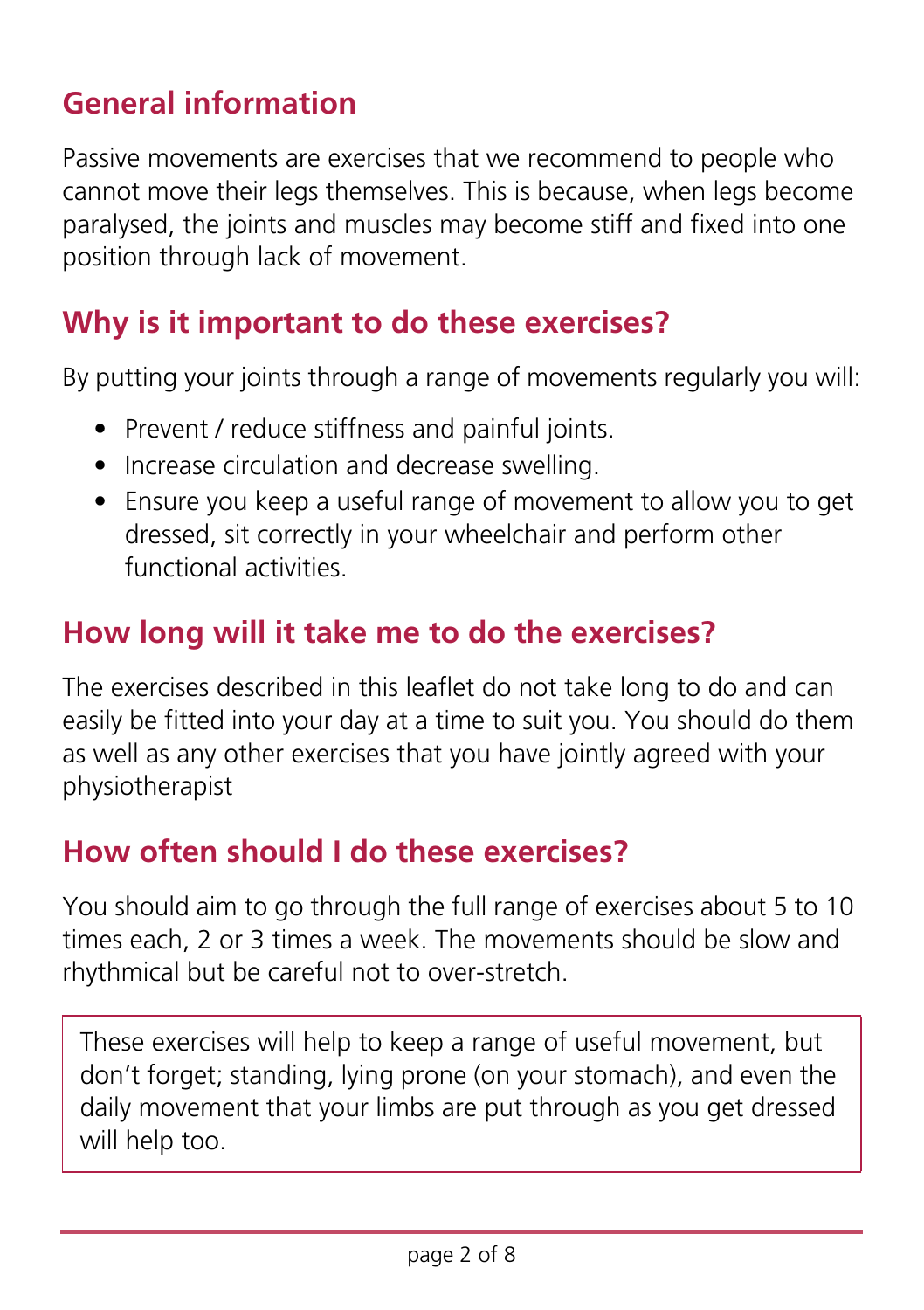## **Is there a risk in doing these exercises?**

Be careful not to over-stretch when doing these exercises as it may cause damage or injury to joints or muscles.

## **What should I do if I think muscles have been overstretched?**

If you think that you have over-stretched, then stop your exercises and seek advice from your GP or physiotherapist.

### **1. Hip and knee**

Bring the knee up to your chest and hold for 20 to 30 seconds.

Repeat the exercise on your other leg.

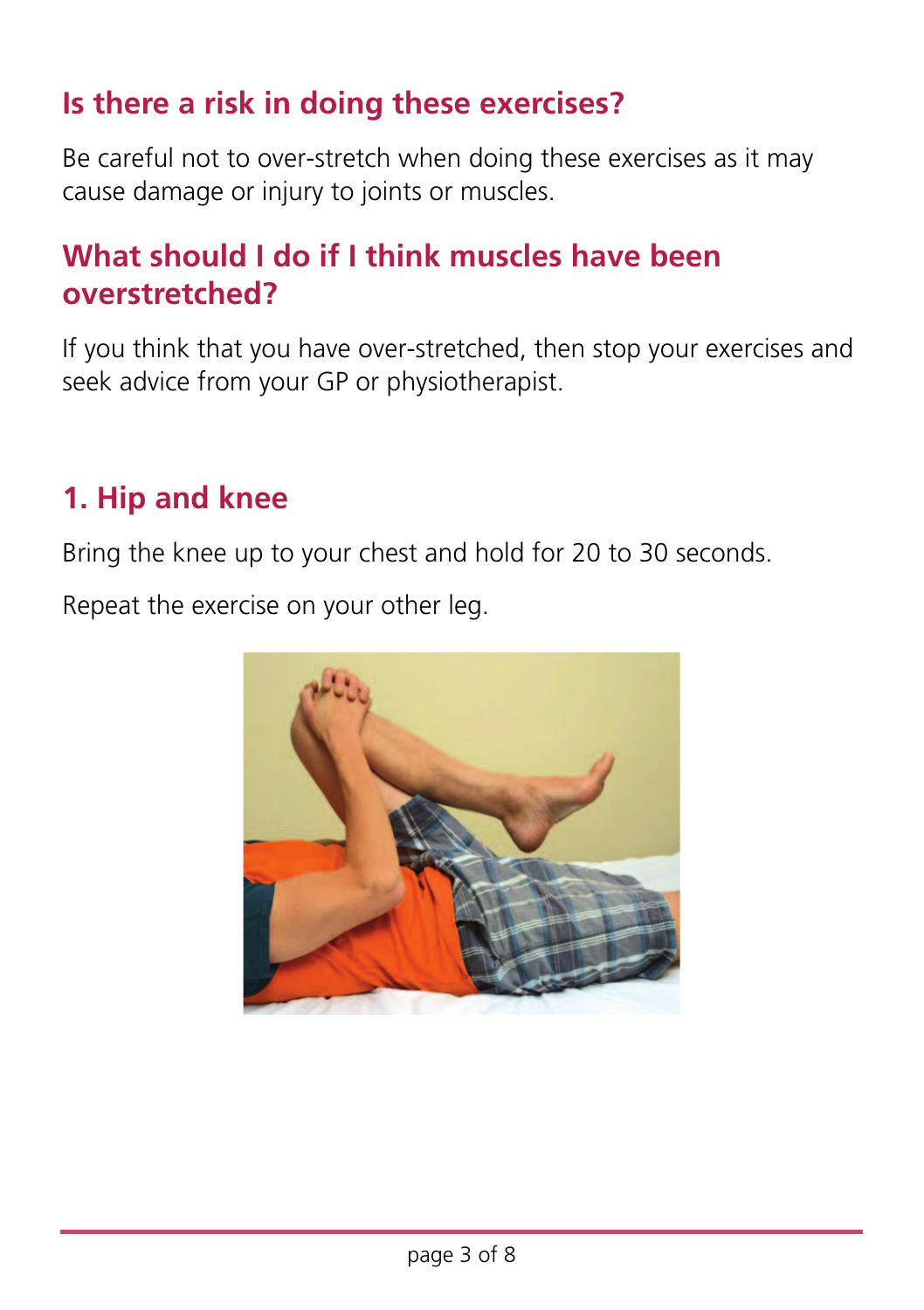## **2. Hamstrings**

**a.** Sit with your legs straight in front of you.

Lean forwards from the waist, keeping your back straight.

Hold for 20 to 30 seconds.



**b.** With one leg straight on the bed, aim to bring your opposite ankle over your knee.

Lean forwards and gently push down over your bent knee.

Hold for 20 to 30 seconds.

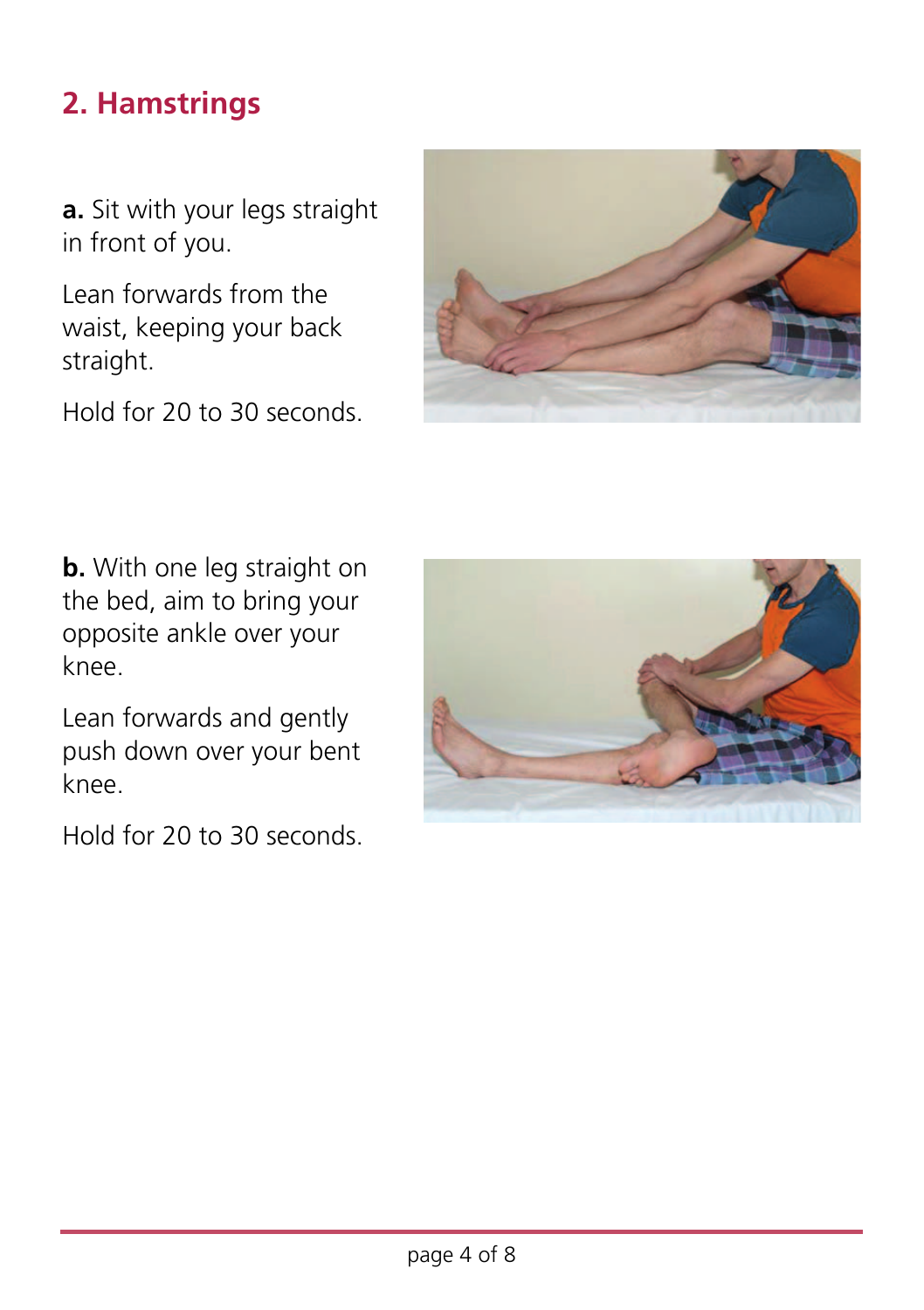## **3. Calf and achilles**

Sit with your legs out in front of you and hook a scarf or something similar around the ball of your foot.

If you are able to safely balance you can also gently lean backwards pulling your foot towards you.

Hold for 20 to 30 seconds and repeat on your other leg.



## **4. Adductors**

Bend your knees and cross your ankles.

Lean forwards gently pushing down on your knees.

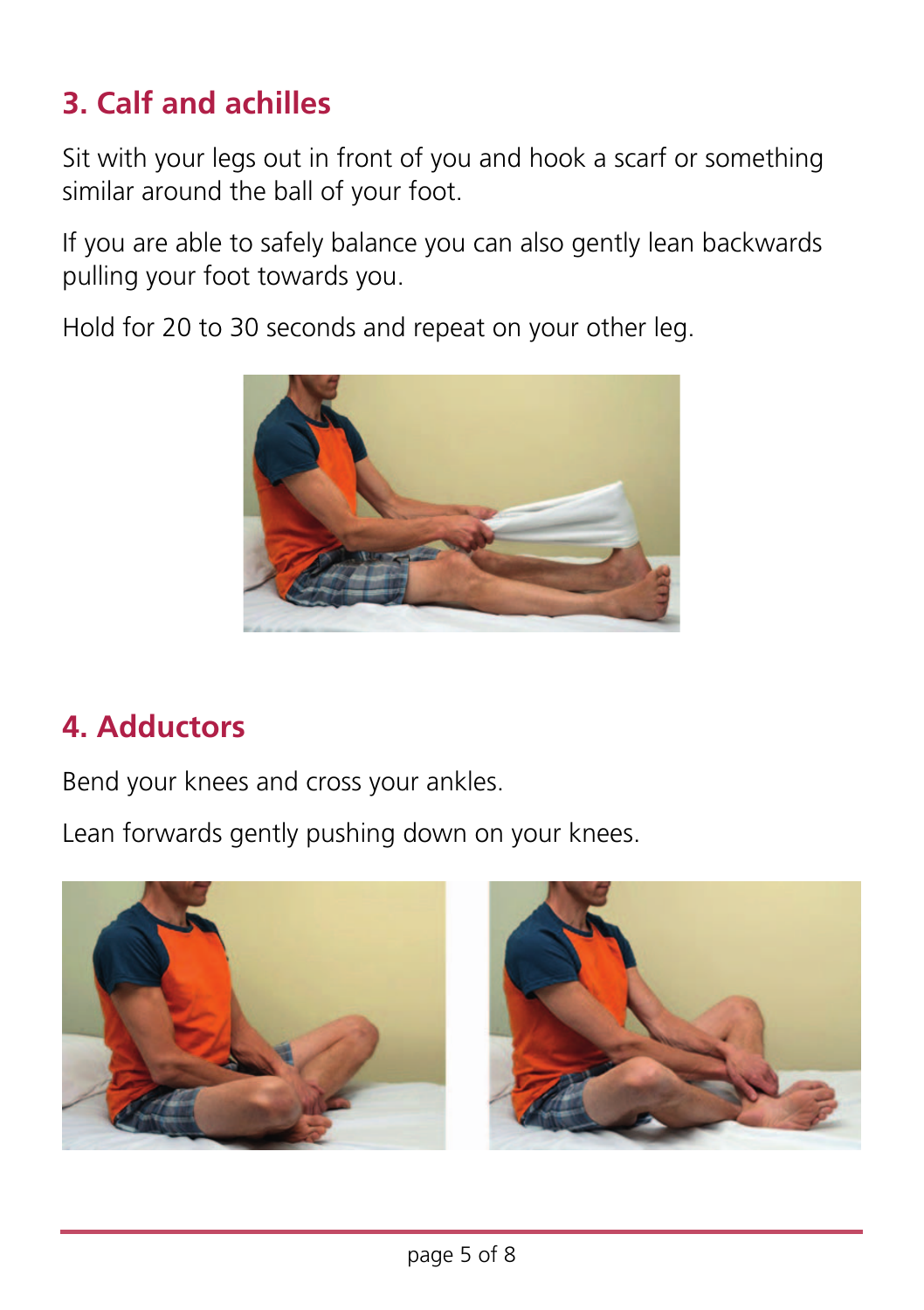## **5. Hip flexors / abdominals**

**a.** Lie on your front and slowly raise your chest off the bed using your arms.

Your arms can be straight or bent. Having your arms straight will give you the biggest stretch.

Hold for 20 to 30 seconds.



**b.** Position yourself on your back with your legs hanging over the edge of the bed.



**Note.** Regular standing will stretch all of the above muscles and joints, and could also help to decrease your spasticity.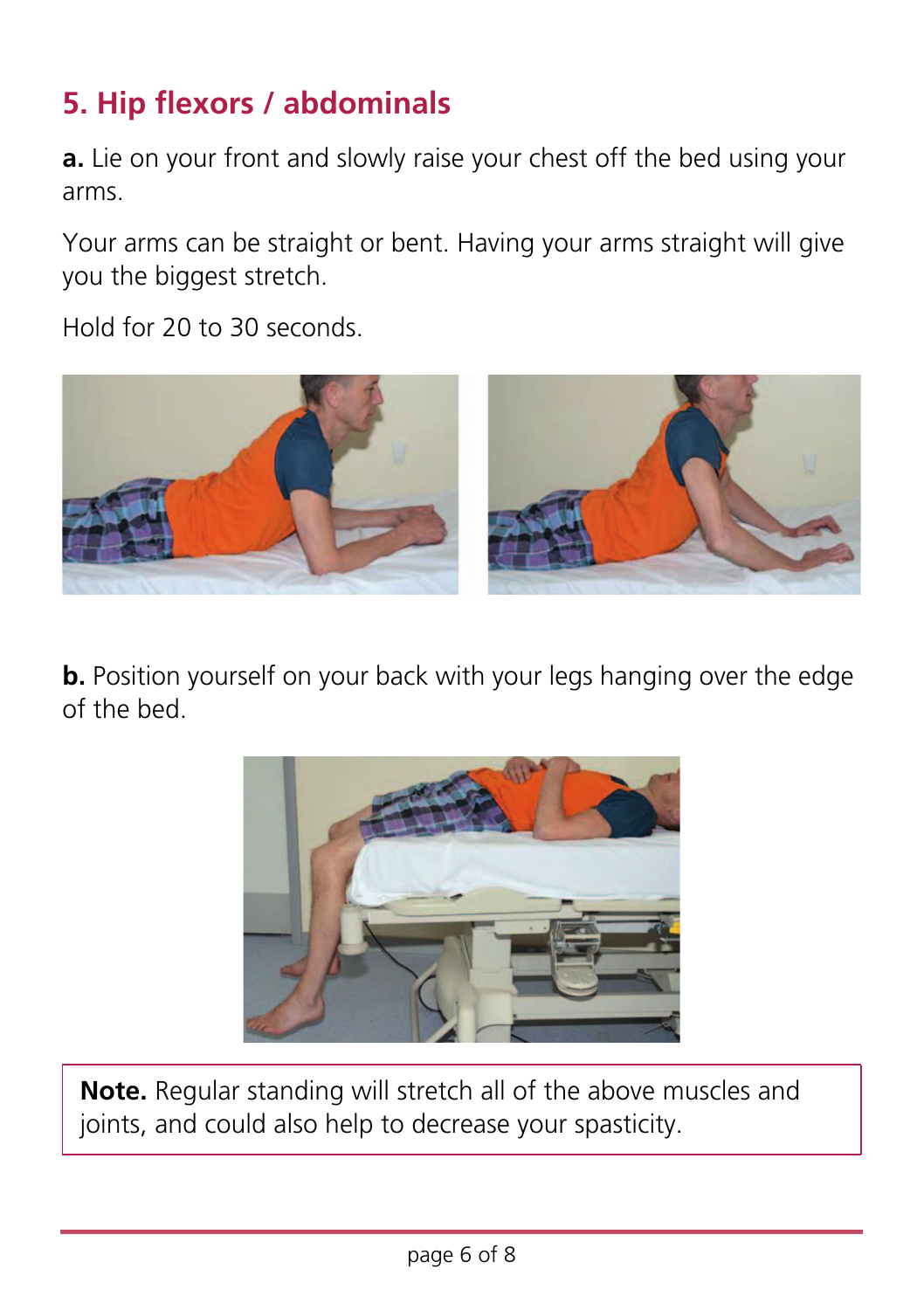**Individual comments:**